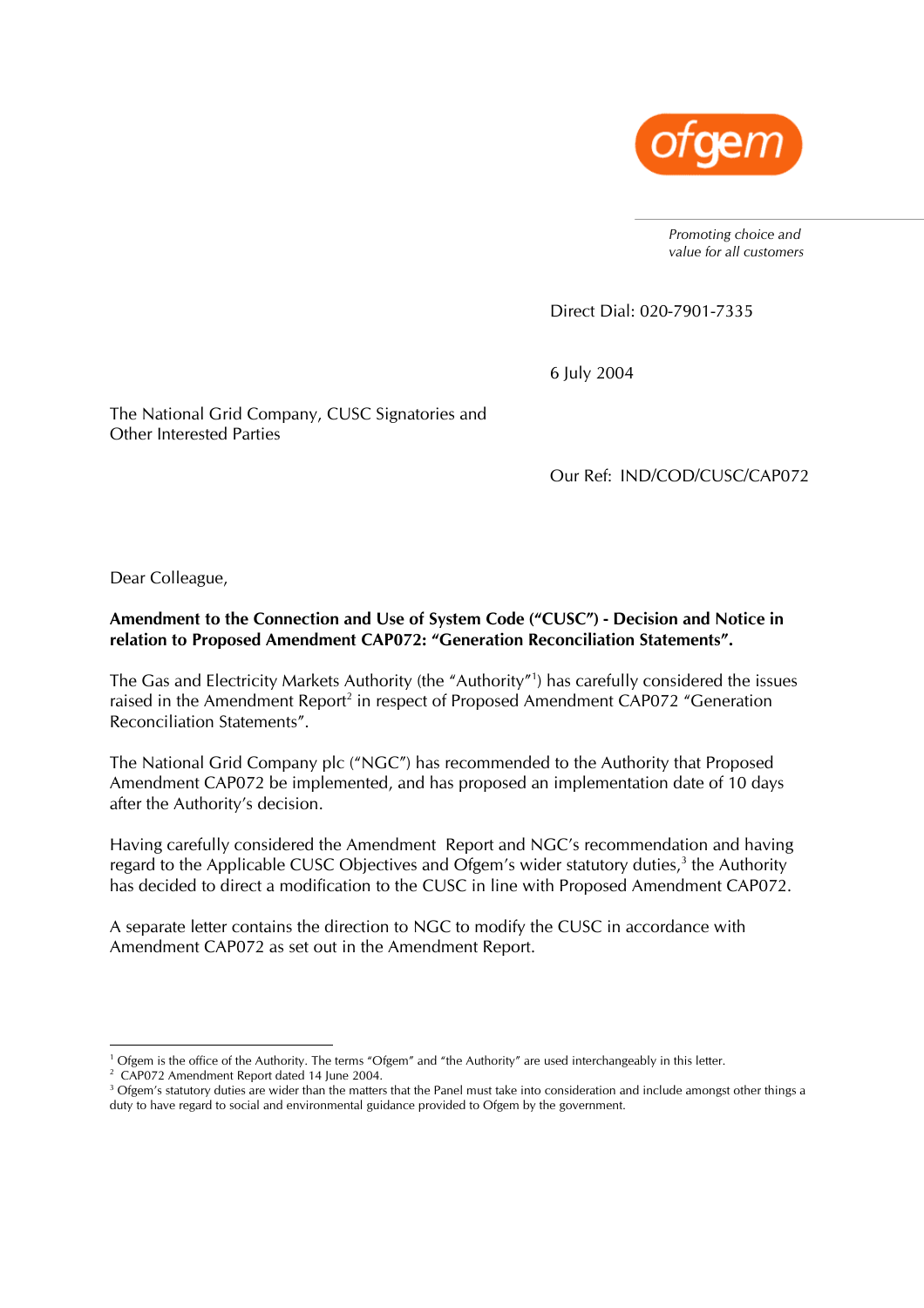This letter explains the background to Proposed Amendment CAP072, and sets out the Authority's reasons for its decision. This letter also constitutes notice by the Authority under section 49A of the Electricity Act 1989 in relation to the direction.

# **Background**

On 18 September 2003 a number of 'housekeeping' Amendment Proposals- CAP056 through to CAP066 were submitted by NGC to the CUSC Panel (the "Panel"). One of these Amendments was CAP065 "Removal of Provisions relating to NETA Go-Live", which was intended to remove references to NETA Go-Live from the CUSC, by deleting a number of paragraphs containing such references. One of the paragraphs listed for deletion was 3.12.2. This paragraph stated that:

*"As soon as reasonably practicable, and in any event by 31 March in each Financial Year NGC shall prepare a generation reconciliation statement (the "Generation Reconciliation Statement") in respect of generation related Transmission Network Use of System Charges and send it to the User. Such statement shall specify the Actual Amount and the Notional Amount of generation related Transmission Network Use of System Charges for each month during the relevant Financial Year and, in reasonable detail, the information from which such amounts were derived and the manner in which they were calculated."* 

CAP065 was implemented on 2 January 2004. As a result, paragraph 3.12.2 was deleted from the CUSC.

At the Panel meeting on 26 March 2004, it was agreed that CAP065 had mistakenly deleted this paragraph, and NGC agreed to bring forward an Amendment Proposal to re-instate the paragraph. This Amendment Proposal, CAP072 was therefore submitted by NGC ("the Proposer") to the CUSC Amendments Panel meeting held on 23 April 2004.

At that meeting the CUSC Panel determined that it was not necessary for a Working Group to consider Proposed Amendment CAP072, and that the Proposed Amendment should proceed directly to industry consultation by NGC.

A Consultation Document in relation to CAP072 was issued on 27 April 2004 with responses invited by 28 May 2004. Three responses were provided to the consultation. The final Amendment Report was submitted by NGC to the Authority on14 June 2004.

### **The Proposed Amendment**

Proposed Amendment CAP072 seeks to re-insert the paragraph formerly described as paragraph 3.12.2 (in CAP065) into the CUSC. Because of the implementation of CAP055 in April 2004 (which, in part, introduced a new paragraph numbered 3.12 into the text of the CUSC), CAP072 proposes that the deleted paragraph be re-inserted as number 3.13.2. The Proposed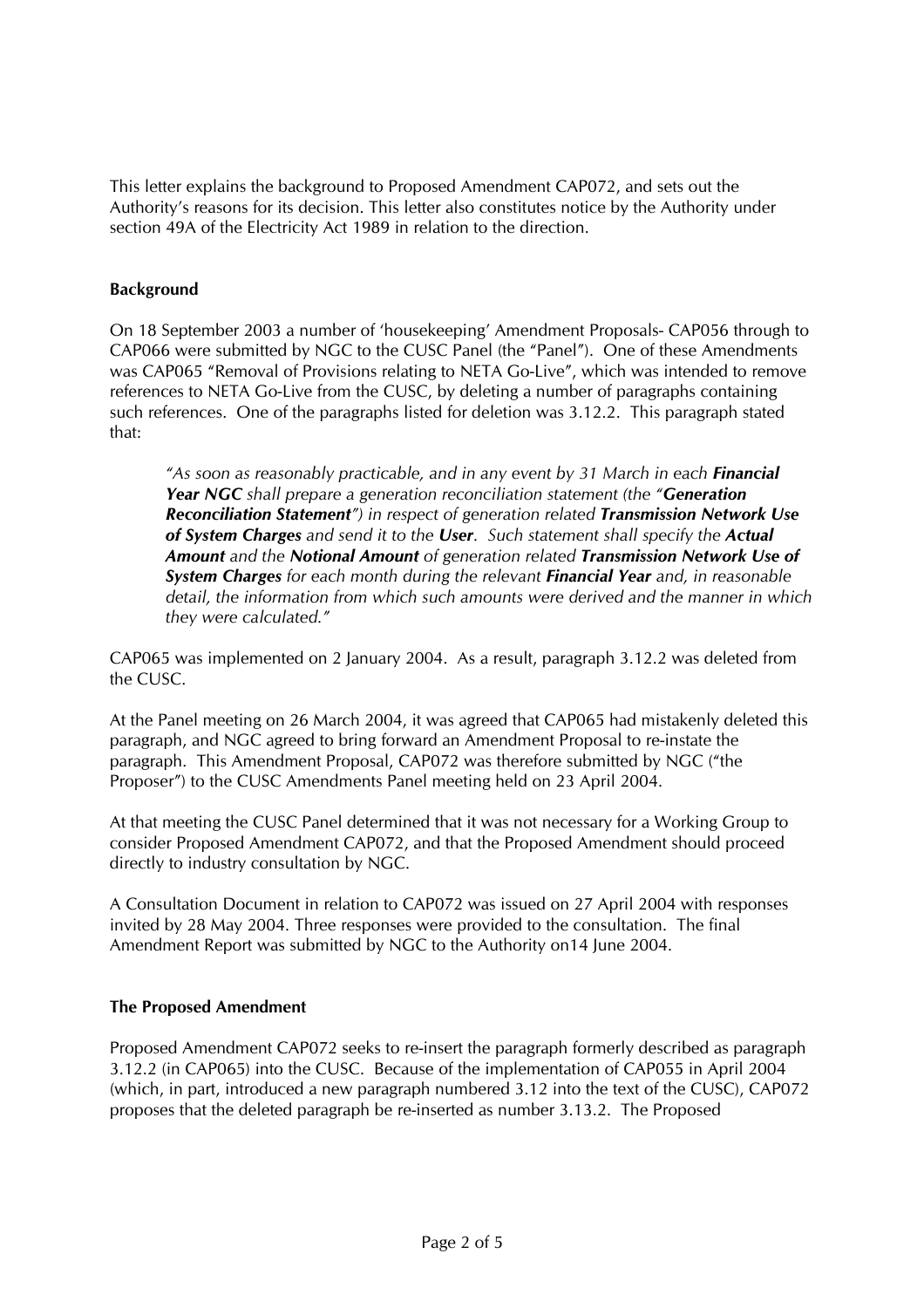Amendment also seeks (following the adjustment of the Proposed Amendment by the Proposer prior to the submission of the Amendment Report) to re-number all subsequent sub-paragraphs in 3.13 and update references to paragraph numbers within 3.13 of the CUSC to account for the insertion of the new paragraph as 3.13.2.

The Proposer has suggested that the Proposed Amendment will rectify the inadvertent deletion of the paragraph formerly numbered as 3.12.2 caused by CAP065. The Proposer has suggested that Proposed Amendment CAP072 will enable National Grid to more easily and efficiently discharge its obligations under the Act and the Transmission Licence, which is Applicable CUSC Objective  $(a)^4$ .

### **Respondents' views**

NGC issued a Consultation Paper on 27 April 2004 inviting responses from CUSC Parties and interested parties by 28 May 2004.

NGC received 3 responses to the consultation. Two of these supported the Proposed Amendment and one did not support the Proposed Amendment.

One of the two respondents who supported the Proposed Amendment suggested that the internal processes used for housekeeping amendments required review to prevent a recurrence of such an error. This respondent also stated that NGC had not fully achieved the preparation and issue of Generation Reconciliation Statements by 31 March 2004, and so would have been in breach of the CUSC if this paragraph 3.12.2 had not been deleted. The respondent therefore suggested that while paragraph 3.12.2 should be replaced in its original form, there was a need to review the date of 31 March contained in that paragraph once the paragraph had been replaced.

The second respondent who supported Proposed Amendment CAP072 agreed with National Grid that re-instatement of paragraph 3.12.2 into the CUSC would better facilitate the achievement of Applicable CUSC Objectives.

The respondent who did not support the Proposed Amendment stated that there was already a clause 3.13.2 in the CUSC, and that the Proposed Amendment to re-instate 3.12.2 as 3.13.2 did not take account of the existing clause 3.13.2 in the CUSC.

In the Amendment Report for Amendment Proposal CAP072 NGC addressed the comments provided in response to consultation and said that it had believed it was helpful to refer to the original numbering of the paragraph. In this Final Report NGC also accepted that the legal text submitted with CAP072 was deficient in that it did not indicate that paragraph re-numbering

 $\overline{a}$ 4 The Applicable CUSC Objectives are contained in Standard Condition C7F of the licence to transmit electricity treated as granted to NGC under Section 6 of the Electricity Act 1989 (the "Transmission Licence") and are:

<sup>(</sup>a) the efficient discharge by the licensee of the obligations imposed upon it under the Act and by this licence; and

<sup>(</sup>b) facilitating effective competition in the generation and supply of electricity, and (so far as consistent therewith) facilitating such competition in the sale, distribution and purchase of electricity.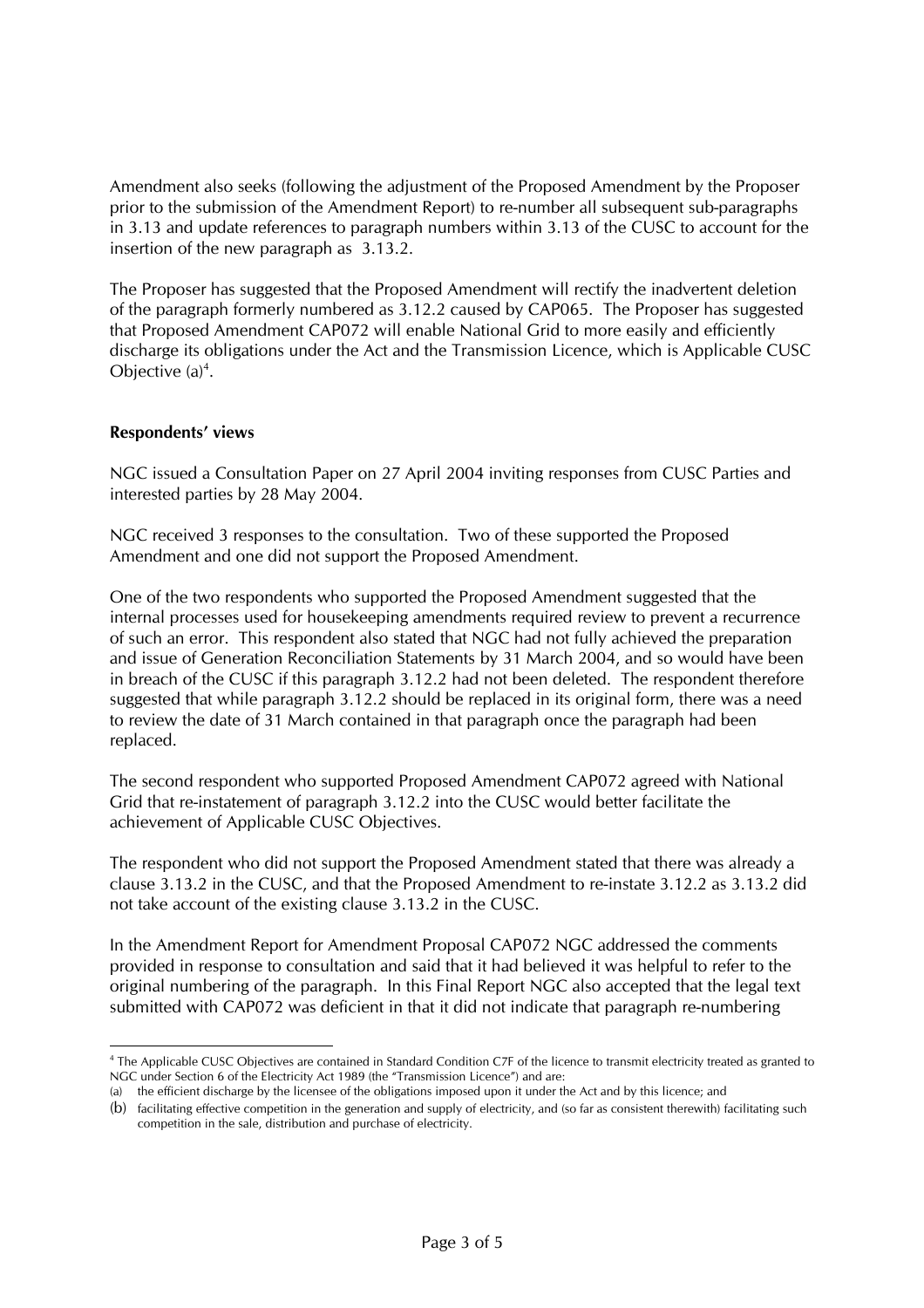would be required after the insertion of the new paragraph. NGC therefore stated that it had made an adjustment by inserting a note before the legal text of the Proposed Amendment CAP072 to explain that subsequent paragraph re-numbering would be required after the insertion of the new paragraph 3.13.2.

The respondent who did not support the Proposed Amendment also identified some consequential concerns regarding the Proposed Amendment. One such concern related to the possibility of NGC introducing a Consultation Alternative Amendment to amend the original text of the deleted paragraph. The second concern was whether Proposed Amendment CAP072 would fulfil the intention of CAP065 (CAP065 had intended to remove all obsolete references to NETA Go-Live in the CUSC).

A summary of the respondents' views and the complete text of their responses are contained in the Amendment Report in respect of Proposed Amendment CAP072.

### **NGC's recommendation**

NGC recommended to the Authority that Proposed Amendment CAP072 be implemented. NGC further recommended that implementation take place with effect from 10 days after the Authority's decision.

### **Ofgem's view**

Having carefully considered the Amendment Report, Ofgem considers, having regard to its statutory duties and the Applicable CUSC Objectives that Proposed Amendment CAP072 would better facilitate the achievement of the Applicable CUSC Objectives.

Ofgem considers that the implementation of Proposed Amendment CAP072 will facilitate the achievement of Applicable CUSC Objective (a):

*"the efficient discharge by the licensee of the obligations imposed upon it under the Act and by this licence"* 

because the re-insertion of this paragraph into the CUSC will require NGC to prepare Generation Reconciliation Statements in respect of generation related Transmission Network Use of System Charges, and to send these Statements to Users. Ofgem considers that the preparation and provision of such Statements will better facilitate NGC's discharge of its obligations under the Electricity Act 1989 and its licence, and will particularly facilitate the discharge of those obligations relating to Use of System Charges.